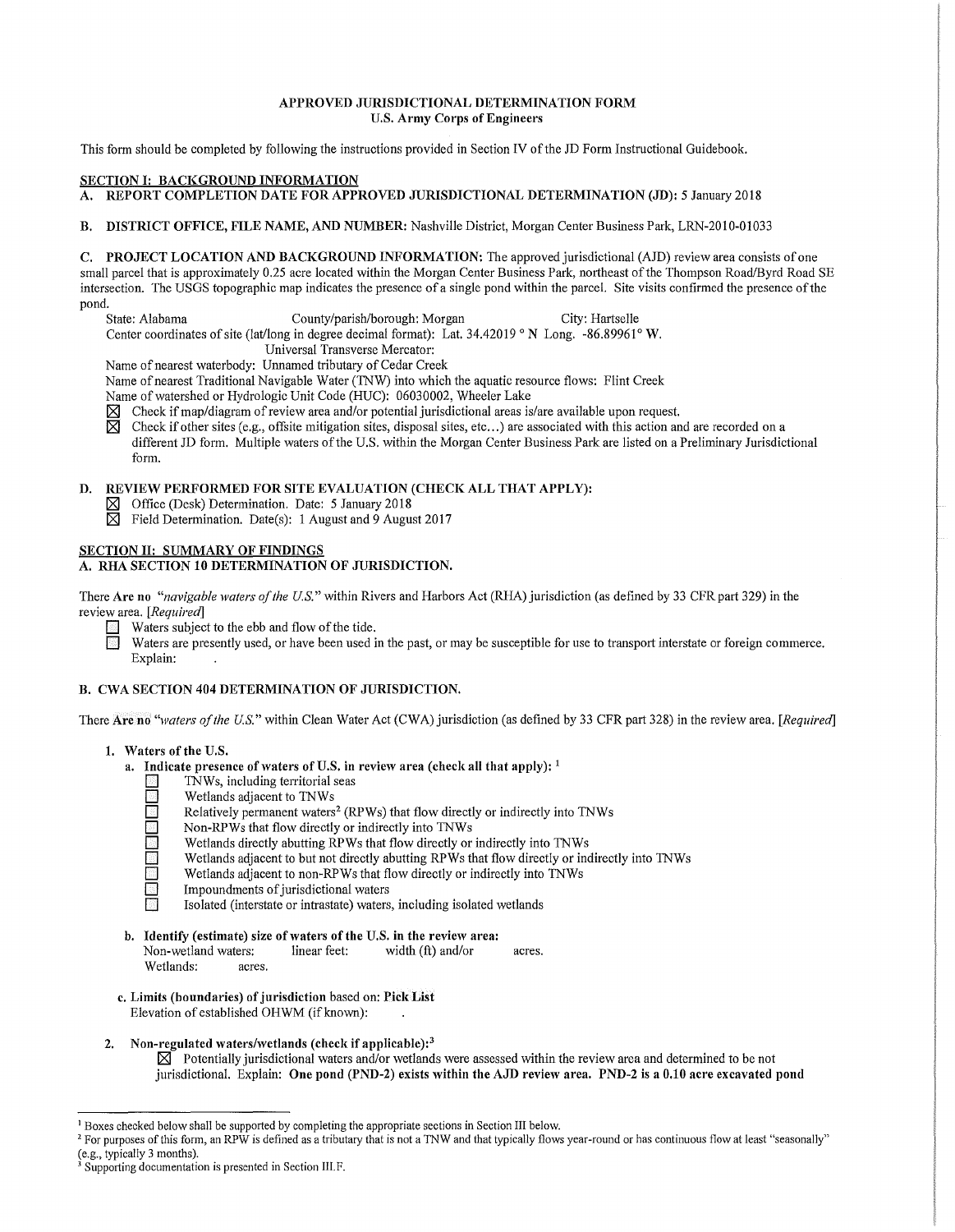(Lat. 34.42020, Long. -86.89963). PND-2 was excavated in NRCS-mapped non-hydric soil series, Cotaco and Tilsit. The preamble for 33 CFR 328, published in Federal Register Volume 51, Number 219, published November 13, 1986 (page 41217), states "For clarification, it should be noted that we generally do not consider the following waters to be "Waters of the United States .... (c) artificial lakes and ponds created by the excavation and/or diking of dry land to collect and retain water which are used exclusively for such purposes as stock watering, irrigation, settling basins or rice growing."

Based on a review of information submitted by the Morgan County Industrial Park & Economic Development Cooperative District's agent, beginning on 18 January 2017, including: a USGS quadrangle map, NRCS Soil Maps for Morgan County, Alabama, a review of the National Hydrologic Dataset, U.S. Fish and Wildlife National Wetland Inventory database, photographs of the project site, site inspections on 1 and 9 August 2017, of the property, and Barge Waggoner Sumner & Cannon (BWSC), Inc.'s report dated December 18, 2016, which documented PND-2 is entirely surrounded by soils lacking hydric soil indicators. The Corps has determined PND-2 is not a water of the U.S. and is not jurisdictional under Section 404 of the Clean Water Act as defined by 33 CFR Part 328.3(a).

## SECTION III: CWA ANALYSIS

### A. TNWs AND WETLANDS ADJACENT TO TNWs

The agencies will assert jurisdiction over TNWs and wetlands adjacent to TNWs. If the aquatic resource is a TNW, complete Section III.A.1 and Section III.D.1. only; if the aquatic resource is a wetland adjacent to a TNW, complete Sections III.A.1 and 2 and Section III.D.1.; othenvise, see Section III.B below.

1. TNW

Identify 1NW:

Summarize rationale supporting determination:

2. Wetland adjacent to TNW Summarize rationale supporting conclusion that wetland is "adjacent":

### B. CHARACTERISTICS OF TRIBUTARY (THAT IS NOT A TNW) AND ITS ADJACENT WETLANDS (IF ANY):

This section summarizes information regarding characteristics of the tributary and its adjacent wetlands, if any, and it helps determine whether or not the standards for jurisdiction established under *Rapanos* have been met.

The agencies will assert jurisdiction over non-navigable tributaries ofTNWs where the tributaries are "relatively permanent waters" (RPWs), i.e. tributaries that typically flow year-round or have continuous flow at least seasonally (e.g., typically 3 months). A wetland that directly abuts an RPW is also jurisdictional. If the aquatic resource is not a TNW, but has year-round (perennial) flow, skip to Section III.D.2. If the aquatic resource is a wetland directly abutting a tributary with perennial flow, skip to Section  $III.D.4.$ 

A wetland that is adjacent to but that does not directly abut an RPW requires a significant nexus evaluation. Corps districts and EPA regions will include in the record any available information that documents the existence of a significant nexus between a relatively permanent tributary that is not perennial (and its adjacent wetlands if any) and a traditional navigable water, even though a significant nexus finding is not required as a matter of law.

If the waterbody<sup>4</sup> is not an RPW, or a wetland directly abutting an RPW, a JD will require additional data to determine if the waterbody has a significant nexus with a TNW. If the tributary has adjacent wetlands, the significant nexus evaluation must consider the tributary in combination with all of its adjacent wetlands. This significant nexus evaluation that combines, for analytical purposes, the tributary and all of its adjacent wetlands is used whether the review area identified in the JD request is the tributary, or its adjacent wetlands, or both. If the JD covers a tributary with adjacent wetlands, complete Section III.B.1 for the tributary, Section III.B.2 for any onsite wetlands, and Section III.B.3 for all wetlands adjacent to that tributary, both onsite and offsite. The determination whether a significant nexus exists is determined in Section III.C below.

- 1. Characteristics of non-TNWs that flow directly or indirectly into TNW
	- (i) General Area Conditions: Watershed size: Pick List Drainage area: Pick List Average annual rainfall: inches Average annual snowfall: inches

<sup>4</sup> Note that the Instructional Guidebook contains additional information regarding swales, ditches, washes, and erosional features generally and in the arid West.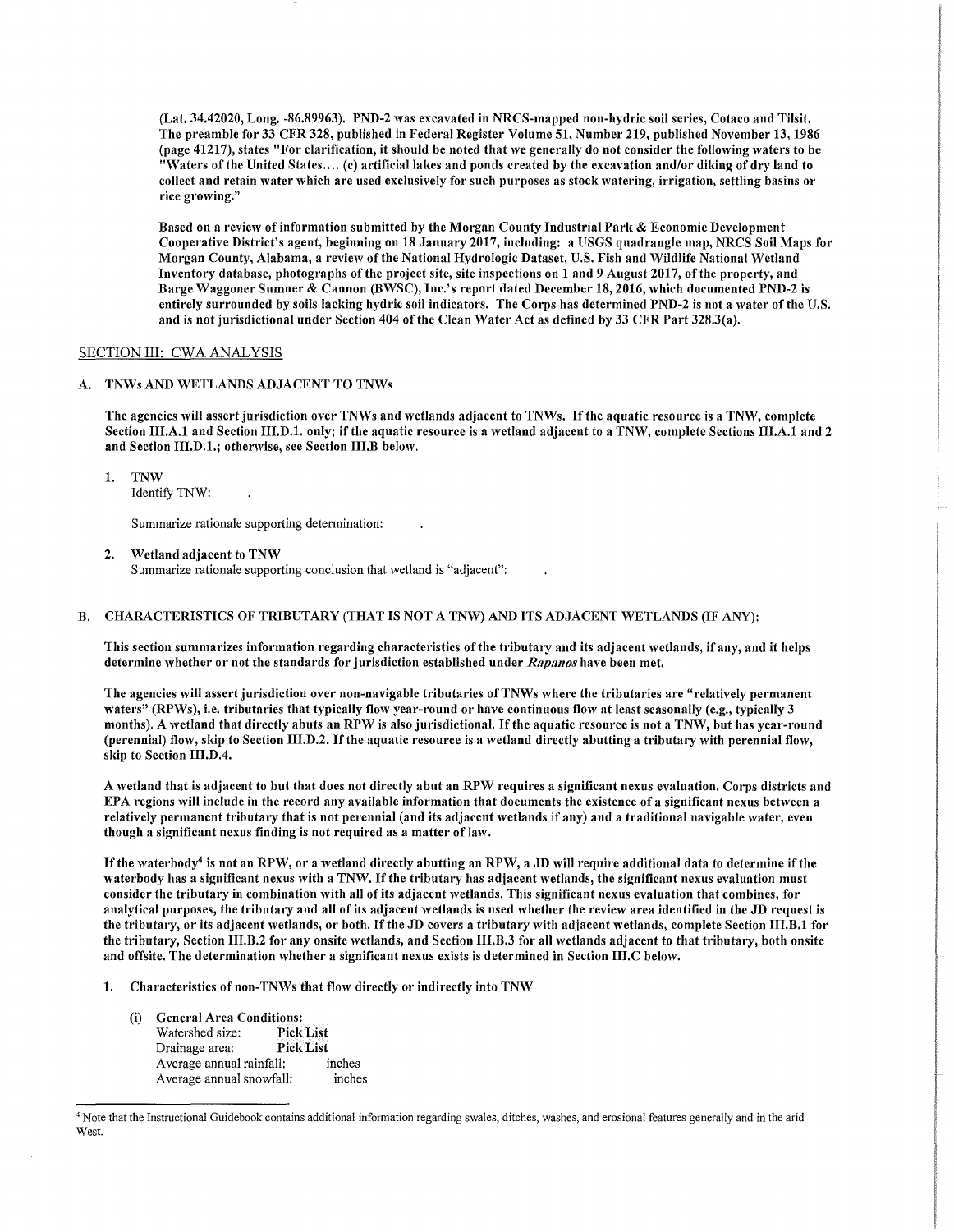(a) Relationship with INW:

|  |  | $\Box$ Tributary flows directly into TNW. |                                                                           |  |  |
|--|--|-------------------------------------------|---------------------------------------------------------------------------|--|--|
|  |  |                                           | $\Box$ Tributary flows through Pick List tributaries before entering TNW. |  |  |

Project waters are **Pick List** river miles from INW. Project waters are **Pick List** river miles from RPW. Project waters are **Pick List** aerial (straight) miles from INW. Project waters are **Pick List** aerial (straight) miles from RPW. Project waters cross or serve as state boundaries. Explain:

Identify flow route to INW5: Tributary stream order, if known:

 $\overline{\Box}$  other (list):

□ Discontinuous OHWM.<sup>7</sup> Explain:

(b) General Tributary Characteristics (check all that apply):<br>
Tributary is:  $\Box$  Natural **Tributary** is:

**D** Artificial (man-made). Explain: **D** Manipulated (man-altered). Explain:

 $\ddot{\phantom{a}}$ 

**Tributary** properties with respect to top of bank (estimate):<br>Average width: feet Average width: Average depth: feet Average side slopes: **Pick List.** 

|     |                                                                                                                                     | Primary tributary substrate composition (check all that apply):                         |          |
|-----|-------------------------------------------------------------------------------------------------------------------------------------|-----------------------------------------------------------------------------------------|----------|
|     | <b>Silts</b>                                                                                                                        | Sands                                                                                   | Concrete |
|     | Cobbles                                                                                                                             | Gravel                                                                                  | Muck     |
|     | Bedrock                                                                                                                             | Vegetation. Type/% cover:                                                               |          |
|     | Other, Explain:                                                                                                                     |                                                                                         |          |
|     | Presence of run/riffle/pool complexes. Explain:<br>Tributary geometry: Pick List<br>Tributary gradient (approximate average slope): | Tributary condition/stability [e.g., highly eroding, sloughing banks]. Explain:<br>$\%$ |          |
| (c) | Flow:                                                                                                                               |                                                                                         |          |

| Tributary provides for: Pick List                                                              |                                            |
|------------------------------------------------------------------------------------------------|--------------------------------------------|
| Estimate average number of flow events in review area/year: Pick List<br>Describe flow regime: |                                            |
| Other information on duration and volume:                                                      |                                            |
| Surface flow is: Pick List. Characteristics:                                                   |                                            |
| Subsurface flow: Pick List. Explain findings:<br>$\Box$ Dye (or other) test performed:         |                                            |
| Tributary has (check all that apply):<br>Bed and banks                                         |                                            |
| OHWM <sup>6</sup> (check all indicators that apply):                                           |                                            |
| clear, natural line impressed on the bank                                                      | the presence of litter and debris          |
| changes in the character of soil                                                               | destruction of terrestrial vegetation      |
| shelving                                                                                       | the presence of wrack line                 |
| vegetation matted down, bent, or absent                                                        | sediment sorting                           |
| leaf litter disturbed or washed away                                                           | scour                                      |
| sediment deposition                                                                            | multiple observed or predicted flow events |
| water staining                                                                                 | abrupt change in plant community           |

If factors other than the OHWM were used to determine lateral extent of CW A jurisdiction (check all that apply):

<sup>&</sup>lt;sup>5</sup> Flow route can be described by identifying, e.g., tributary a, which flows through the review area, to flow into tributary b, which then flows into TNW.<br><sup>6</sup>A natural or man-made discontinuity in the OHWM does not neces the OHWM has been removed by development or agricultural practices). Where there is a break in the OHWM that is unrelated to the waterbody's flow regime (e.g., flow over a rock outcrop or through a culvert), the agencies will look for indicators of flow above and below the break. 7Ibid.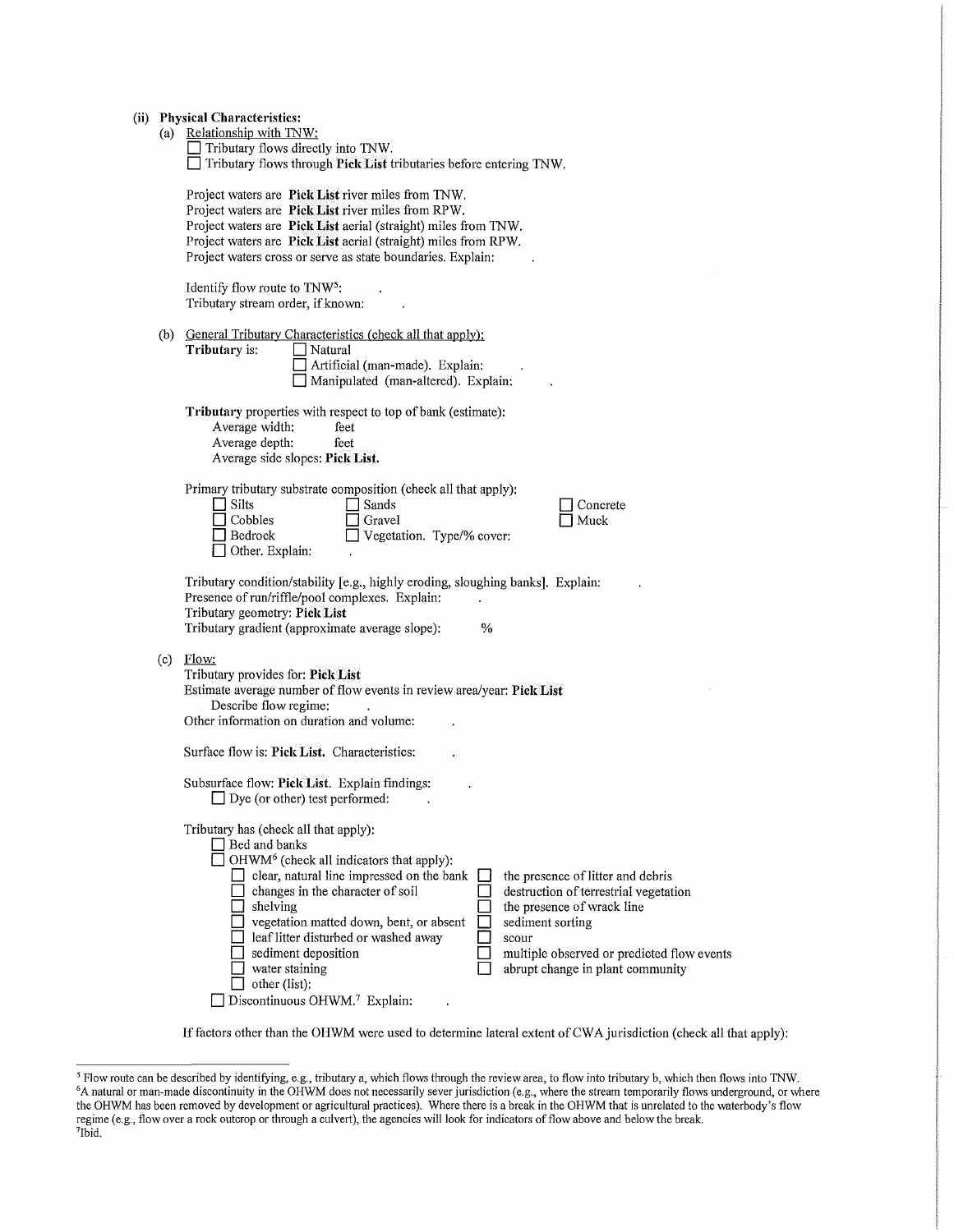**D** High Tide Line indicated by:

**D** oil or scum line along shore objects

**D** fine shell or debris deposits (foreshore)

 $\ddot{\phantom{a}}$ 

 $\sim$ 

**D** physical markings/characteristics

- $\Box$  tidal gauges
- **D** other (list):

**D** Mean High Water Mark indicated by:

**D** survey to available datum; **D** physical markings;

 $\bar{u}$ 

 $\bar{z}$ 

**D** vegetation lines/changes in vegetation types.

# **(iii) Chemical Characteristics:**

Characterize tributary (e.g., water color is clear, discolored, oily film; water quality; general watershed characteristics, etc.). Explain:  $\sim$ 

Identify specific pollutants, if known: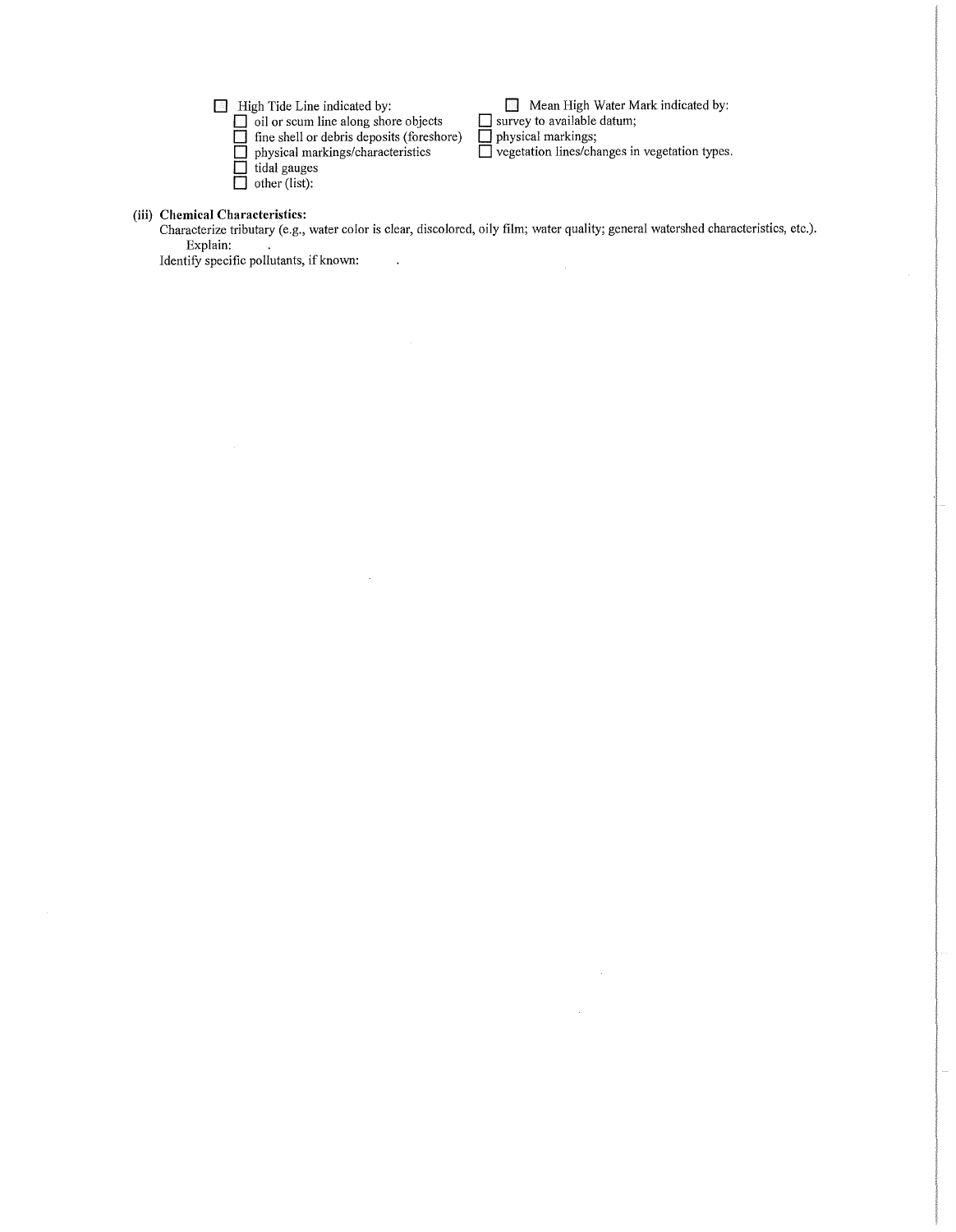#### (iv) **Biological Characteristics. Channel supports (check all that apply):**

- **D** Riparian corridor. Characteristics (type, average width):<br> **D** Wetland fringe. Characteristics:
- **D** Wetland fringe. Characteristics:<br> **D** Habitat for:
- Habitat for:
	- **D** Federally Listed species. Explain findings:
	- D Fish/spawn areas. Explain findings:
	- **D** Other environmentally-sensitive species. Explain findings:

 $\Box$  Aquatic/wildlife diversity. Explain findings:

#### **2. Characteristics of wetlands adjacent to non-TNW that flow directly or indirectly into TNW**

#### **(i) Physical Characteristics:**

- (a) General Wetland Characteristics:
- Properties:
	- Wetland size: acres Wetland type. Explain: Wetland quality. Explain: Project wetlands cross or serve as state boundaries. Explain:
- (b) General Flow Relationship with Non-TNW: Flow is: **Pick List.** Explain:

Surface flow is: **Pick List**  Characteristics:

Subsurface flow: **Pick List.** Explain findings:  $\Box$  Dye (or other) test performed:

- (c) Wetland Adjacency Determination with Non-TNW:
	- **D** Directly abutting
	- $\Box$  Not directly abutting
		- D Discrete wetland hydrologic connection. Explain:
		- **D** Ecological connection. Explain:
		- Separated by berm/barrier. Explain:

#### (d) Proximity (Relationship) to TNW

Project wetlands are **Pick List** river miles from 1NW. Project waters are **Pick List** aerial (straight) miles from 1NW. Flow is from: **Pick List.**  Estimate approximate location of wetland as within the **Pick List** floodplain.

#### **(ii) Chemical Characteristics:**

Characterize wetland system (e.g., water color is clear, brown, oil film on surface; water quality; general watershed characteristics; etc.). Explain:

Identify specific pollutants, if known:

# **(iii) Biological Characteristics. Wetland supports (check all that apply):**

- Riparian buffer. Characteristics (type, average width):
- **D** Vegetation type/percent cover. Explain:<br> **D** Habitat for:
- **D** Habitat for:
	- D Federally Listed species. Explain findings:
	- D Fish/spawn areas. Explain findings:
	- D Other environmentally-sensitive species. Explain findings:
	- **D** Aquatic/wildlife diversity. Explain findings:

## **3. Characteristics of all wetlands adjacent to the tributary (if any)**

All wetland(s) being considered in the cumulative analysis: **Pick List** Approximately () acres in total are being considered in the cumulative analysis.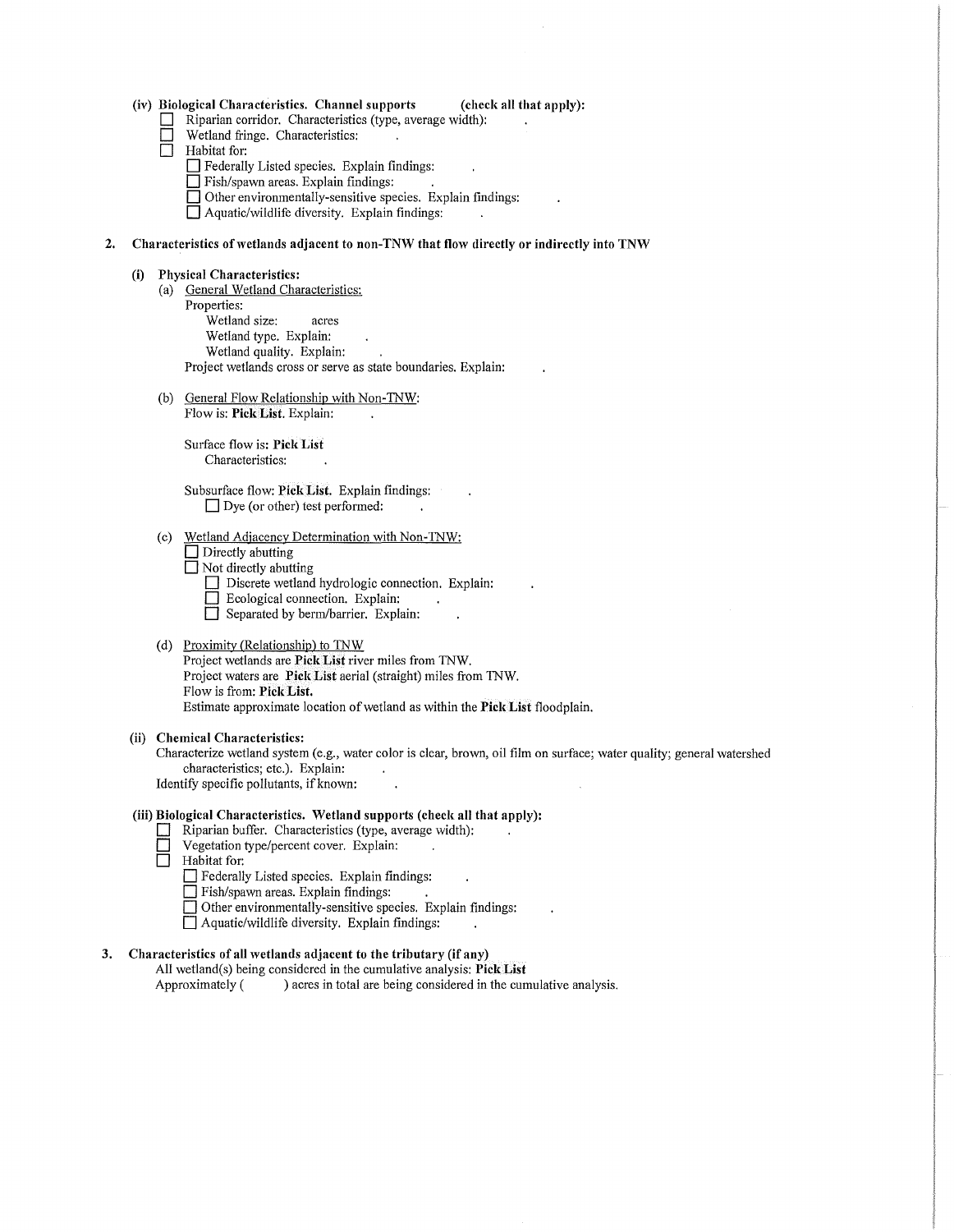For each wetland, specify the following:

Directly abuts? (Y/N) Size (in acres) Directly abuts? (Y/N) Size (in acres)

Summarize overall biological, chemical and physical functions being performed:

#### C. SIGNIFICANT NEXUS DETERMINATION

A significant nexus analysis will assess the flow characteristics and functions of the tributary itself and the functions performed by any wetlands adjacent to the tributary to determine if they significantly affect the chemical, physical, and biological integrity of a TNW. For each of the following situations, a significant nexus exists if the tributary, in combination with all of its adjacent wetlands, has more than a speculative or insubstantial effect on the chemical, physical and/or biological integrity of a TNW. Considerations when evaluating significant nexus include, but are not limited to the volume, duration, and frequency of the flow of water in the tributary and its proximity to a TNW, and the functions performed by the tributary and all its adjacent wetlands. It is not appropriate to determine significant nexus based solely on any specific threshold of distance (e.g. between a tributary and its adjacent wetland or between a tributary and the TNW). Similarly, the fact an adjacent wetland lies within or outside of a floodplain is not solely determinative of significant nexus.

Draw connections between the features documented and the effects on the TNW, as identified in the *Rapanos* Guidance and discussed in the Instructional Guidebook. Factors to consider include, for example:

- Does the tributary, in combination with its adjacent wetlands (if any), have the capacity to carry pollutants or flood waters to 1NWs, or to reduce the amount of pollutants or flood waters reaching a 1NW?
- Does the tributary, in combination with its adjacent wetlands (if any), provide habitat and lifecycle support functions for fish and other species, such as feeding, nesting, spawning, or rearing young for species that are present in the 1NW?
- Does the tributary, in combination with its adjacent wetlands (if any), have the capacity to transfer nutrients and organic carbon that support dovmstream foodwebs?
- Does the tributary, in combination with its adjacent wetlands (if any), have other relationships to the physical, chemical, or biological integrity of the 1NW?

#### Note: the above list of considerations is not inclusive and other functions observed or known to occur should be documented below:

- 1. Significant nexus findings for non-RPW that has no adjacent wetlands and flows directly or indirectly into TNWs. Explain findings of presence or absence of significant nexus below, based on the tributary itself, then go to Section III.D:
- 2. Significant nexus findings for non-RPW and its adjacent wetlands, where the non-RPW flows directly or indirectly into TNWs. Explain findings of presence or absence of significant nexus below, based on the tributary in combination with all of its adjacent wetlands, then go to Section III.D:
- 3. Significant nexus findings for wetlands adjacent to an RPW but that do not directly abut the RPW. Explain findings of presence or absence of significant nexus below, based on the tributary in combination with all of its adjacent wetlands, then go to Section III.D:

### D. DETERMINATIONS OF JURISDICTIONAL FINDINGS. THE SUBJECT WATERS/WETLANDS ARE (CHECK ALL THAT APPLY):

- 1. TNWs and Adjacent Wetlands. Check all that apply and provide size estimates in review area: The 1NWs: linear feet width (ft), Or, acres.<br>
Netlands adjacent to TNWs: acres. **Wetlands adjacent to TNWs:**
- 2. RPWs that flow directly or indirectly into TNWs.
	- D Tributaries of1NWs where tributaries typically flow year-round are jurisdictional. Provide data and rationale indicating that tributary is perennial:
	- $\Box$  Tributaries of TNW where tributaries have continuous flow "seasonally" (e.g., typically three months each year) are jurisdictional. Data supporting this conclusion is provided at Section III.B. Provide rationale indicating that tributary flows seasonally:

Provide estimates for jurisdictional waters in the review area (check all that apply):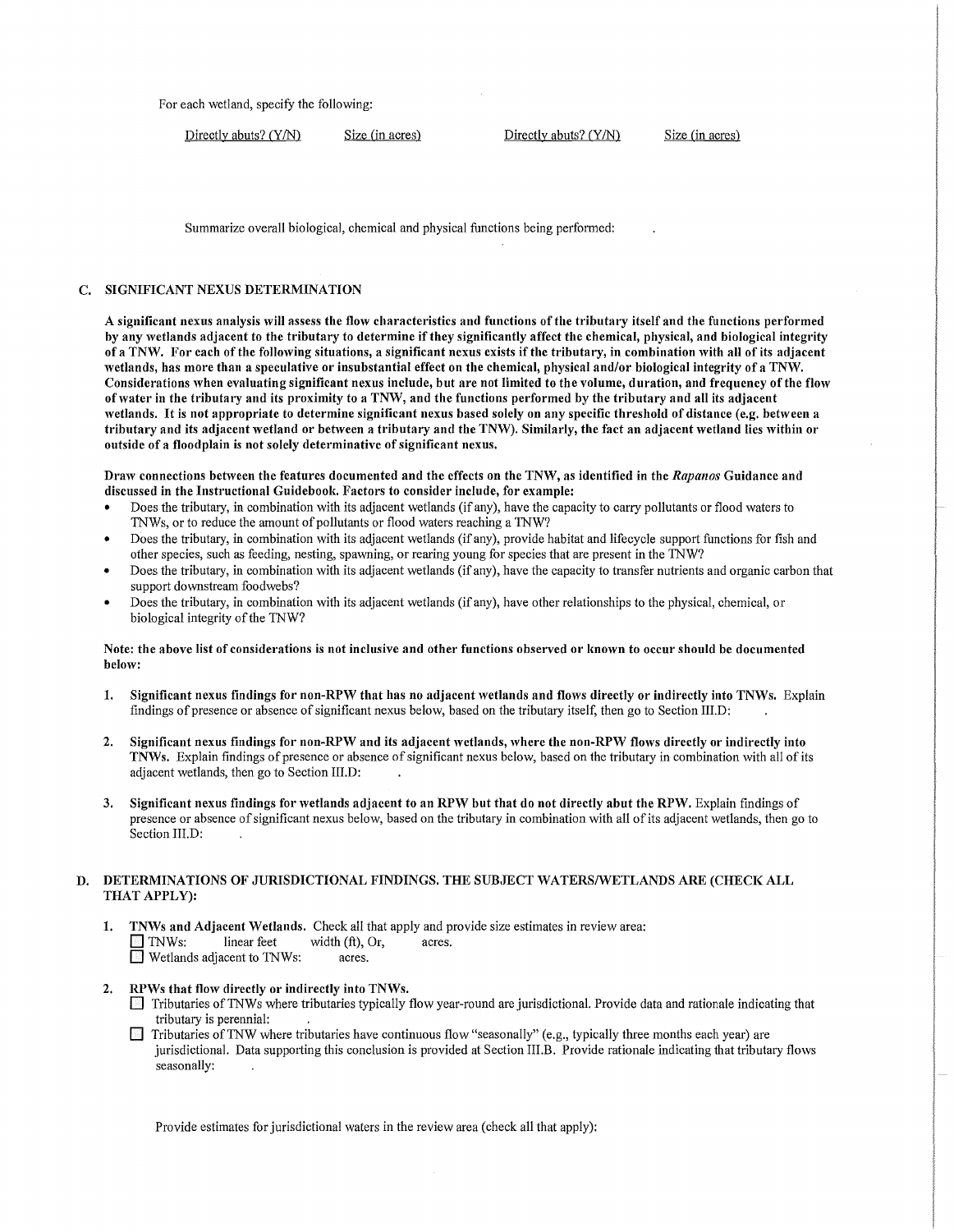Tributary waters: linear feet width (ft).<br> **Depending to the United States:** acres.

- Other non-wetland waters: Identify type(s) of waters:
- 3. Non-RPWs<sup>8</sup> that flow directly or indirectly into TNWs.
	- D Waterbody that is not a 1NW or an RPW, but flows directly or indirectly into a 1NW, and it has a significant nexus with a 1NW is jurisdictional. Data supporting this conclusion is provided at Section III.C.

| Provide estimates for jurisdictional waters within the review area (check all that apply): |             |                |  |
|--------------------------------------------------------------------------------------------|-------------|----------------|--|
| $\blacksquare$ Tributary waters:                                                           | linear feet | width $(ft)$ . |  |
| <b>Other non-wetland waters:</b>                                                           | acres.      |                |  |

Identify type(s) of waters:

## Wetlands directly abutting an RPW that flow directly or indirectly into TNWs.

Wetlands directly abut RPW and thus are jurisdictional as adjacent wetlands.

- D Wetlands directly abutting an RPW where tributaries typically flow year-round. Provide data and rationale indicating that tributary is perennial in Section III.D.2, above. Provide rationale indicating that wetland is directly abutting an RPW:
- D Wetlands directly abutting an RPW where tributaries typically flow "seasonally." Provide data indicating that tributary is seasonal in Section III.B and rationale in Section III.D.2, above. Provide rationale indicating that wetland is directly abutting an RPW:

Provide acreage estimates for jurisdictional wetlands in the review area: acres.

5. Wetlands adjacent to but not directly abutting an RPW that flow directly or indirectly into TNWs. D Wetlands that do not directly abut an RPW, but when considered in combination with the tributary to which they are adjacent and with similarly situated adjacent wetlands, have a significant nexus with a 1NW are jurisidictional. Data supporting this conclusion is provided at Section III.C.

Provide acreage estimates for jurisdictional wetlands in the review area: acres.

#### 6. Wetlands adjacent to non-RPWs that flow directly or indirectly into TNWs.

D Wetlands adjacent to such waters, and have when considered in combination with the tributary to which they are adjacent and with similarly situated adjacent wetlands, have a significant nexus with a 1NW are jurisdictional. Data supporting this conclusion is provided at Section III.C.

Provide estimates for jurisdictional wetlands in the review area: acres.

7. Impoundments of jurisdictional waters.<sup>9</sup>

As a general rule, the impoundment of a jurisdictional tributary remains jurisdictional.

- Demonstrate that impoundment was created from "waters of the U.S.," or
- Demonstrate that water meets the criteria for one of the categories presented above  $(1-6)$ , or
- Demonstrate that water is isolated with a nexus to commerce (see E below).

D which are or could be used by interstate or foreign travelers for recreational or other purposes.

 $\Box$  from which fish or shellfish are or could be taken and sold in interstate or foreign commerce.

which are or could be used for industrial purposes by industries in interstate commerce.

- Interstate isolated waters. Explain:
- Other factors. Explain:

Identify water body and summarize rationale supporting determination:

E. ISOLATED [INTERSTATE OR INTRA-STATE] WATERS, INCLUDING ISOLATED WETLANDS, THE USE, DEGRADATION OR DESTRUCTION OF WHICH COULD AFFECT INTERSTATE COMMERCE, INCLUDING ANY SUCH WATERS (CHECK ALL THAT APPLY): <sup>10</sup>

<sup>&</sup>lt;sup>8</sup>See Footnote #3.

<sup>&</sup>lt;sup>9</sup> To complete the analysis refer to the key in Section III.D.6 of the Instructional Guidebook.<br><sup>10</sup> Prior to asserting or declining CWA jurisdiction based solely on this category, Corps Districts will elevate the action review consistent with the process described in the Corps/EPA Memorandum Regarding CWA Act Jurisdiction Following Rapanos.